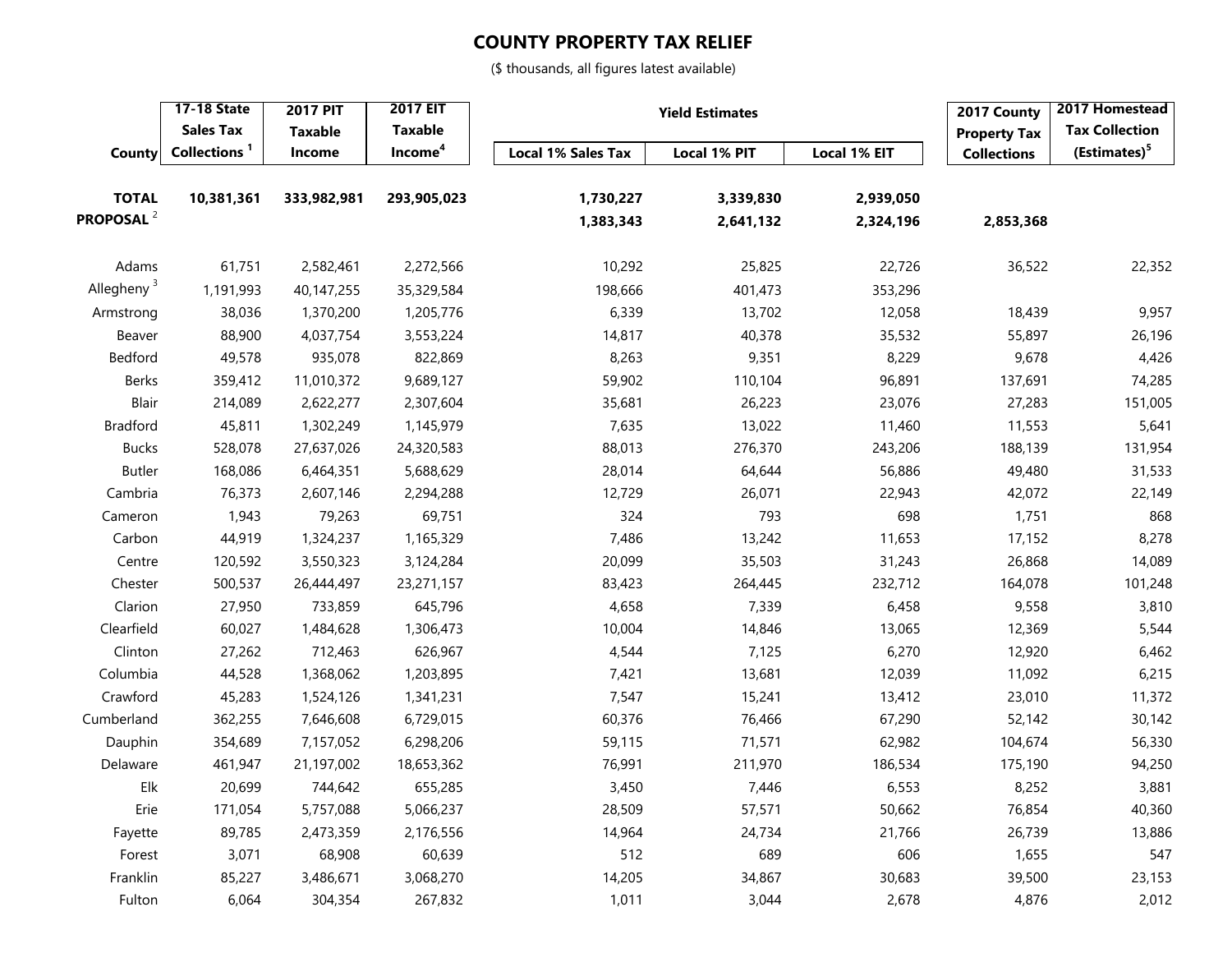|                           | <b>17-18 State</b>       | <b>2017 PIT</b> | <b>2017 EIT</b>     |                           | <b>Yield Estimates</b> |              | 2017 County         | 2017 Homestead           |
|---------------------------|--------------------------|-----------------|---------------------|---------------------------|------------------------|--------------|---------------------|--------------------------|
|                           | <b>Sales Tax</b>         | <b>Taxable</b>  | <b>Taxable</b>      |                           |                        |              | <b>Property Tax</b> | <b>Tax Collection</b>    |
| <b>County</b>             | Collections <sup>1</sup> | Income          | Income <sup>4</sup> | <b>Local 1% Sales Tax</b> | Local 1% PIT           | Local 1% EIT | <b>Collections</b>  | (Estimates) <sup>5</sup> |
| Greene                    | 23,047                   | 876,117         | 770,983             | 3,841                     | 8,761                  | 7,710        | 12,447              | 2,872                    |
| Huntingdon                | 20,247                   | 787,518         | 693,016             | 3,375                     | 7,875                  | 6,930        | 10,086              | 4,257                    |
| Indiana                   | 48,352                   | 1,609,029       | 1,415,946           | 8,059                     | 16,090                 | 14,159       | 21,620              | 77,643                   |
| Jefferson                 | 28,624                   | 841,599         | 740,607             | 4,771                     | 8,416                  | 7,406        | 10,310              | 5,261                    |
| Juniata                   | 13,683                   | 472,445         | 415,752             | 2,280                     | 4,724                  | 4,158        | 5,368               | 2,807                    |
| Lackawanna                | 195,534                  | 4,849,466       | 4,267,530           | 32,589                    | 48,495                 | 42,675       | 80,769              | 46,166                   |
| Lancaster                 | 526,218                  | 15,260,586      | 13,429,316          | 87,703                    | 152,606                | 134,293      | 120,156             | 68,873                   |
| Lawrence                  | 55,442                   | 1,777,536       | 1,564,232           | 9,240                     | 17,775                 | 15,642       | 25,200              | 14,010                   |
| Lebanon                   | 108,950                  | 3,422,566       | 3,011,858           | 18,158                    | 34,226                 | 30,119       | 32,591              | 19,647                   |
| Lehigh                    | 354,070                  | 10,314,261      | 9,076,550           | 59,012                    | 103,143                | 90,765       | 106,111             | 61,558                   |
| Luzerne                   | 210,606                  | 6,905,557       | 6,076,890           | 35,101                    | 69,056                 | 60,769       | 120,726             | 61,822                   |
| Lycoming                  | 81,861                   | 2,441,543       | 2,148,558           | 13,643                    | 24,415                 | 21,486       | 32,734              | 17,900                   |
| McKean                    | 21,380                   | 770,452         | 677,998             | 3,563                     | 7,705                  | 6,780        | 12,965              | 5,313                    |
| Mercer                    | 70,299                   | 2,178,632       | 1,917,196           | 11,716                    | 21,786                 | 19,172       | 29,616              | 14,508                   |
| Mifflin                   | 24,447                   | 842,969         | 741,813             | 4,075                     | 8,430                  | 7,418        | 13,762              | 6,697                    |
| Monroe                    | 104,468                  | 3,503,677       | 3,083,236           | 17,411                    | 35,037                 | 30,832       | 46,878              | 22,398                   |
| Montgomery                | 818,803                  | 41,186,861      | 36,244,438          | 136,467                   | 411,869                | 362,444      | 230,588             | 120,353                  |
| Montour                   | 14,215                   | 572,995         | 504,236             | 2,369                     | 5,730                  | 5,042        | 4,156               | 2,303                    |
| Northampton               | 179,142                  | 8,898,215       | 7,830,429           | 29,857                    | 88,982                 | 78,304       | 97,361              | 59,345                   |
| Northumberland            | 87,680                   | 1,748,798       | 1,538,942           | 14,613                    | 17,488                 | 15,389       | 20,395              | 11,295                   |
| Perry                     | 24,823                   | 1,039,300       | 914,584             | 4,137                     | 10,393                 | 9,146        | 9,760               | 6,490                    |
| Philadelphia <sup>3</sup> | 889,313                  | 29,722,517      | 26, 155, 815        | 148,219                   | 297,225                | 261,558      |                     |                          |
| Pike                      | 35,923                   | 1,204,564       | 1,060,016           | 5,987                     | 12,046                 | 10,600       | 22,034              | 8,404                    |
| Potter                    | 10,879                   | 306,545         | 269,760             | 1,813                     | 3,065                  | 2,698        | 5,837               | 1,677                    |
| Schuylkill                | 79,824                   | 2,954,032       | 2,599,548           | 13,304                    | 29,540                 | 25,995       | 37,901              | 19,968                   |
| Snyder                    | 31,690                   | 799,811         | 703,834             | 5,282                     | 7,998                  | 7,038        | 9,486               | 4,323                    |
| Somerset                  | 53,186                   | 1,417,966       | 1,247,810           | 8,864                     | 14,180                 | 12,478       | 20,605              | 9,363                    |
| Sullivan                  | 3,650                    | 122,712         | 107,987             | 608                       | 1,227                  | 1,080        | 2,667               | 650                      |
| Susquehanna               | 29,839                   | 970,364         | 853,920             | 4,973                     | 9,704                  | 8,539        | 8,803               | 4,634                    |
| Tioga                     | 25,534                   | 794,940         | 699,547             | 4,256                     | 7,949                  | 6,995        | 12,523              | 5,689                    |
| Union                     | 31,544                   | 947,791         | 834,056             | 5,257                     | 9,478                  | 8,341        | 10,079              | 4,648                    |
| Venango                   | 27,022                   | 920,999         | 810,479             | 4,504                     | 9,210                  | 8,105        | 11,348              | 6,450                    |
| Warren                    | 26,237                   | 786,086         | 691,756             | 4,373                     | 7,861                  | 6,918        | 10,740              | 5,111                    |
| Washington                | 195,160                  | 6,856,871       | 6,034,046           | 32,527                    | 68,569                 | 60,340       | 41,485              | 216,276                  |
| Wayne                     | 43,148                   | 1,046,475       | 920,898             | 7,191                     | 10,465                 | 9,209        | 19,053              | 6,853                    |
| Westmoreland              | 314,574                  | 9,675,853       | 8,514,751           | 52,429                    | 96,759                 | 85,148       | 82,601              | 49,764                   |